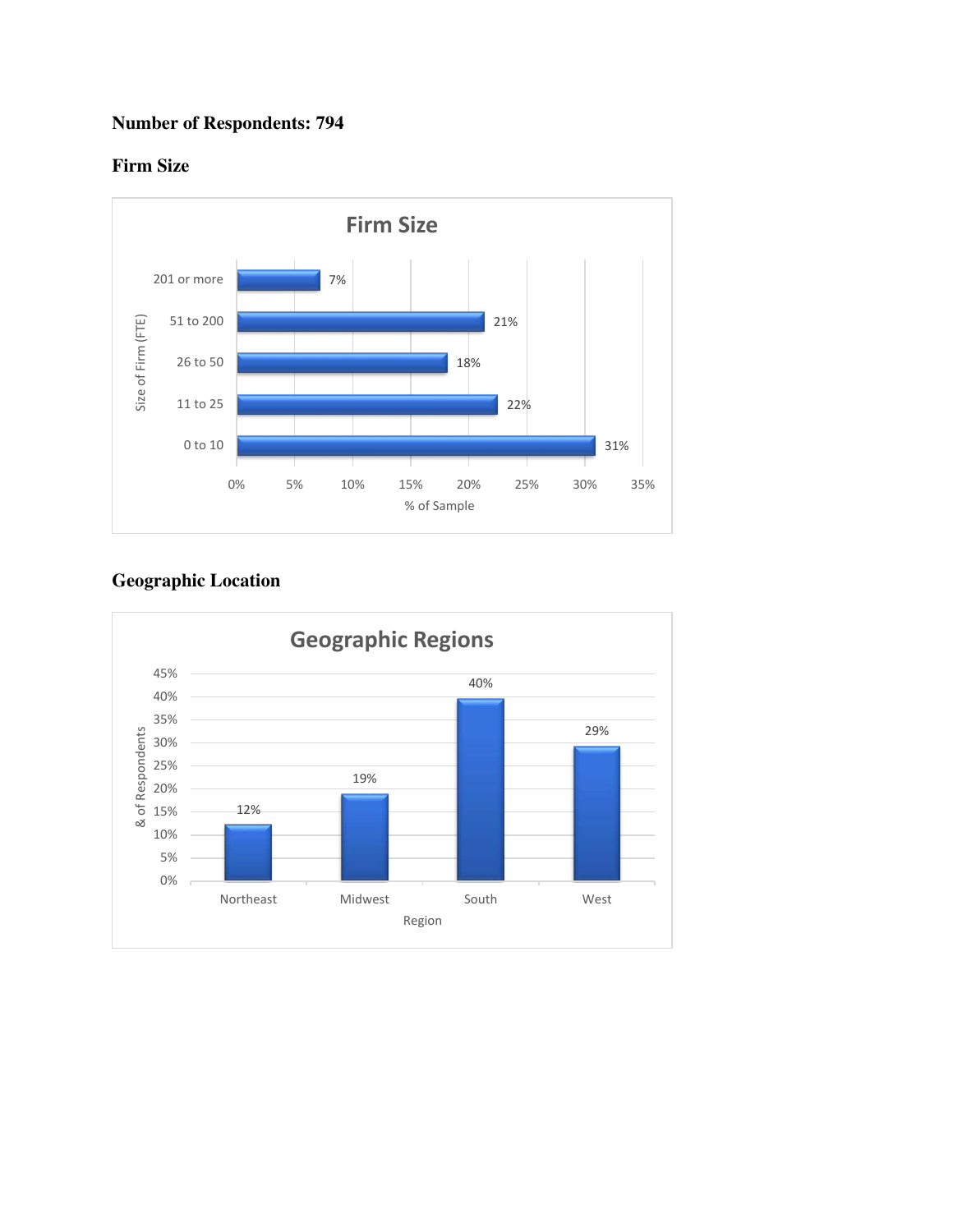### **Travel Policy Changes**



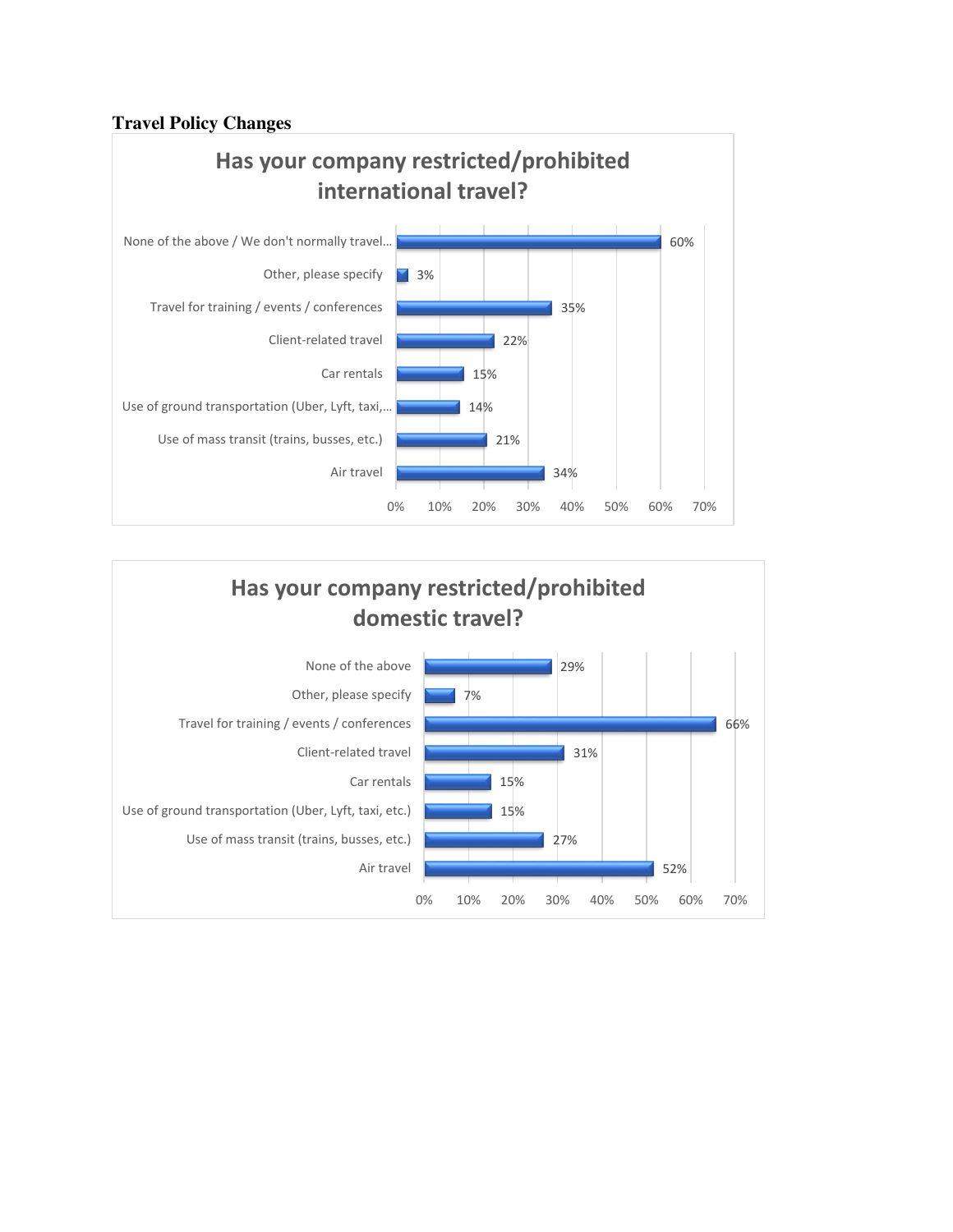### **Work From Home Policy**

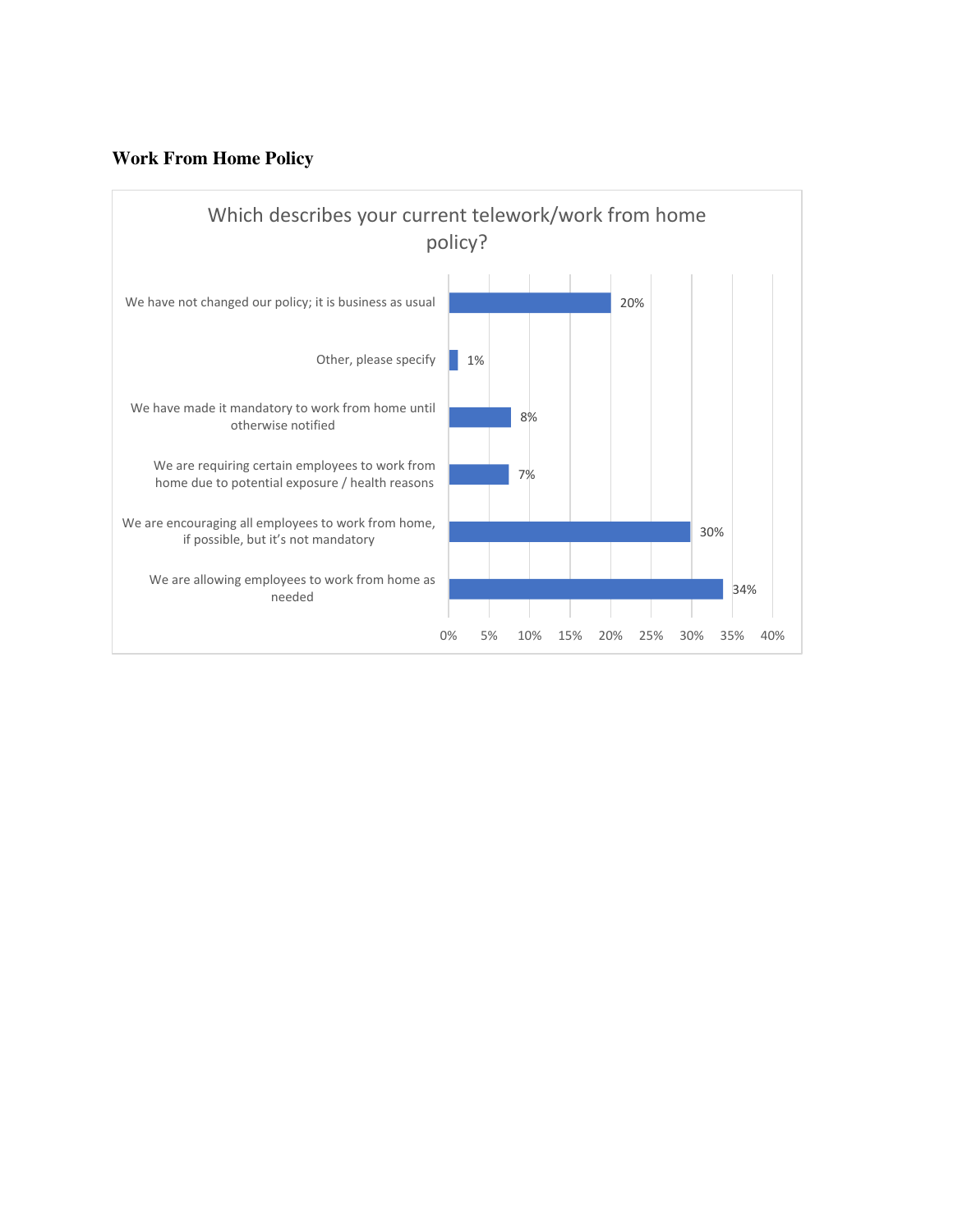### **Leave Policy**

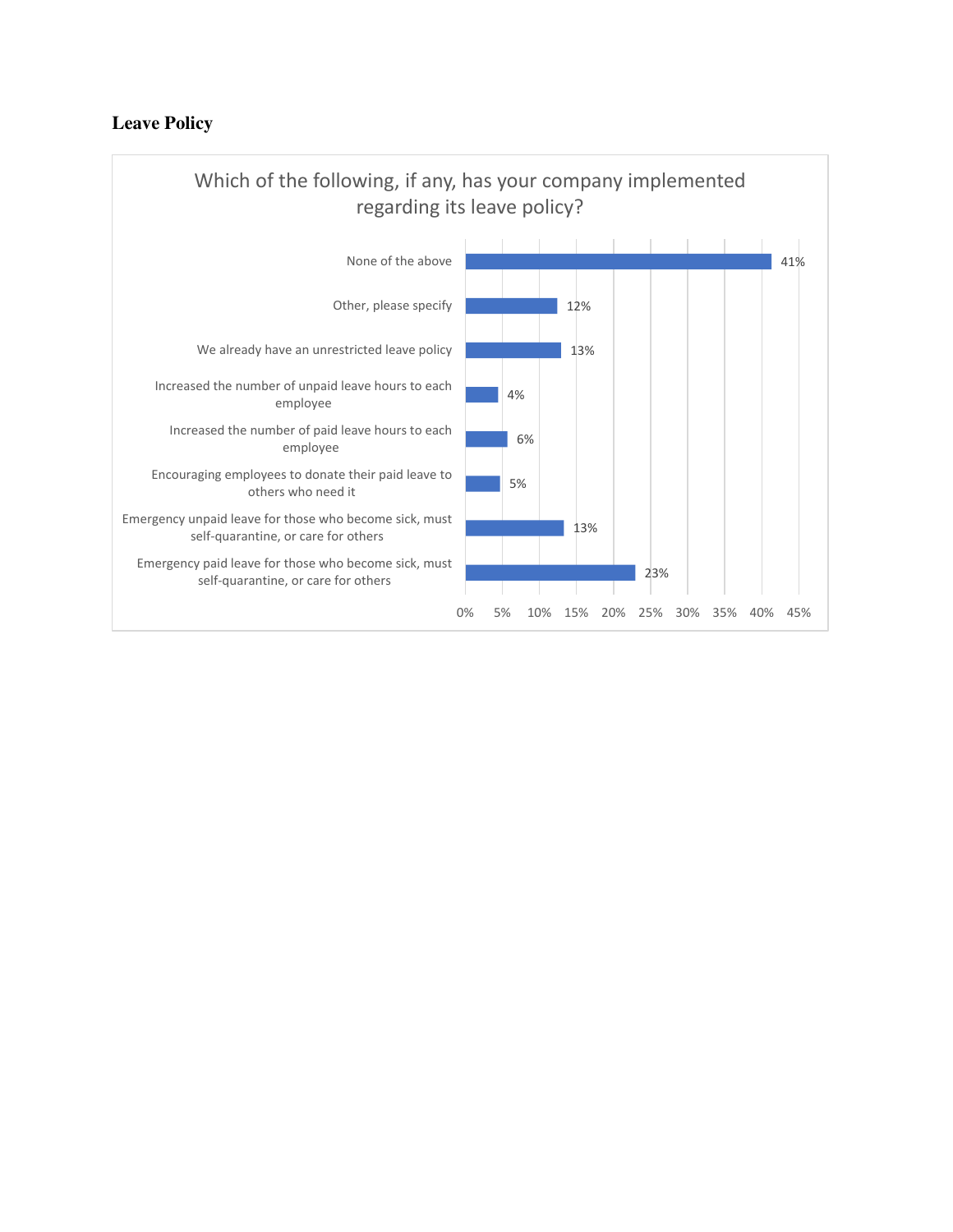### **Working with Client Counterparts**



### **Business Indicators**

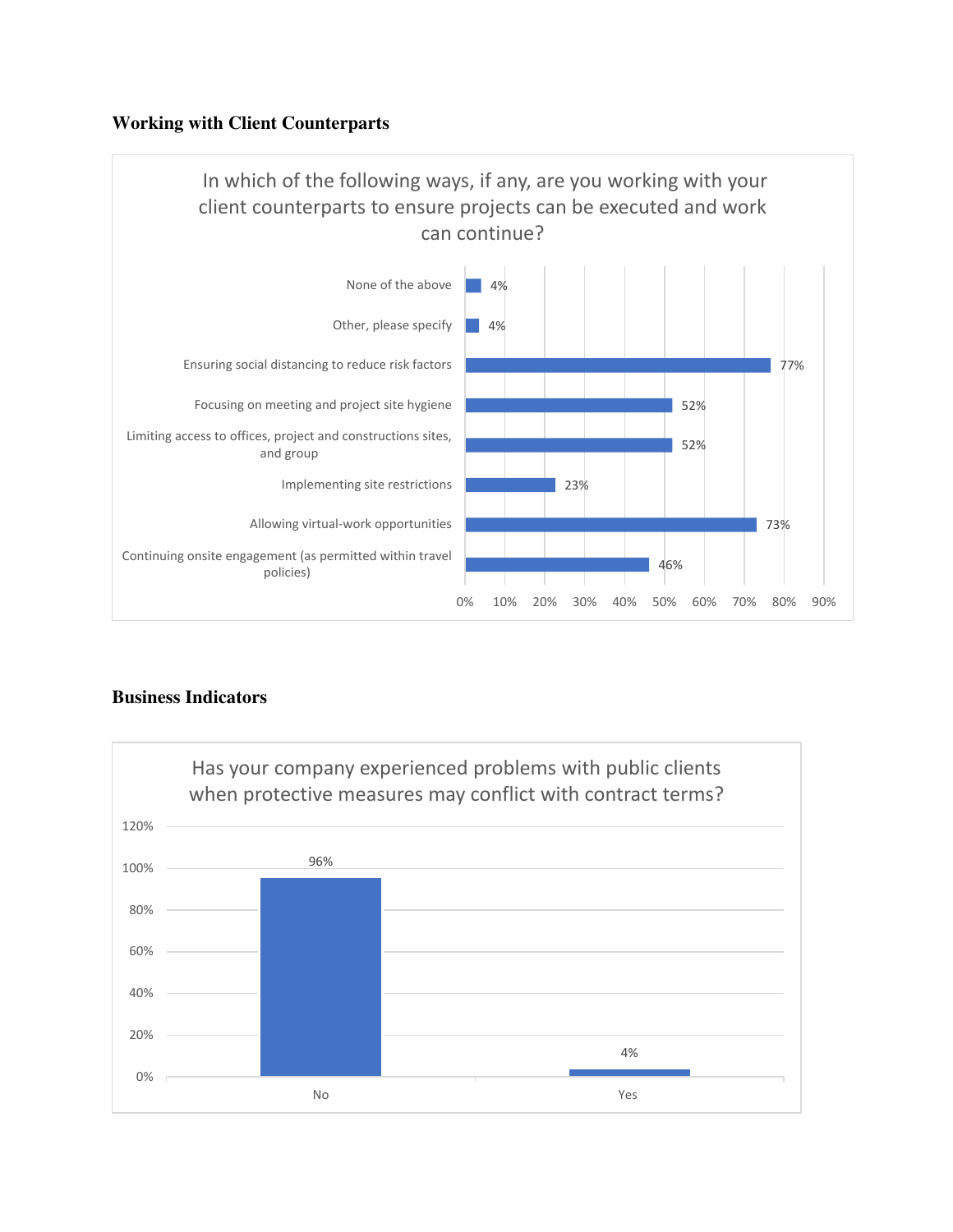